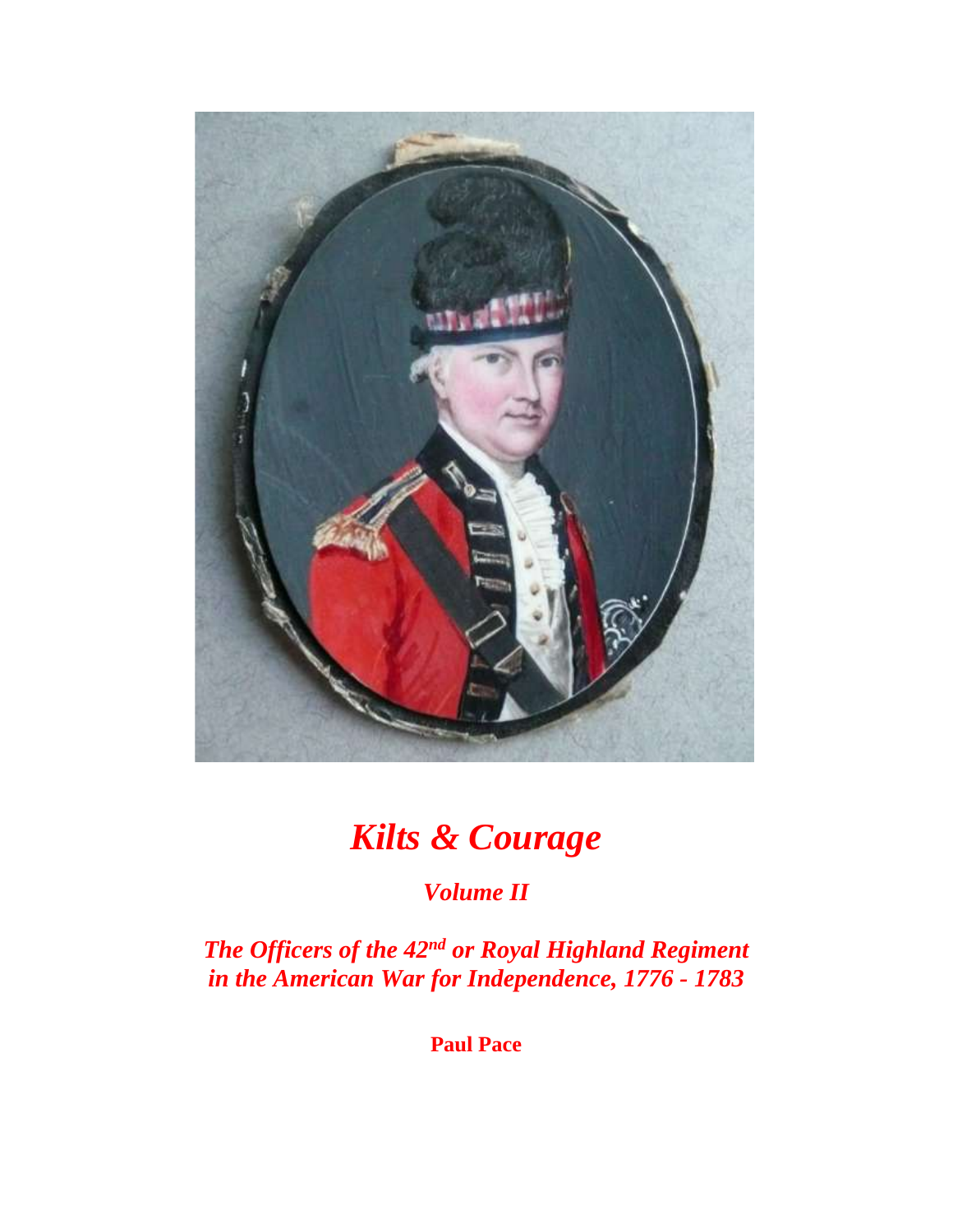

Wrist Plate 42nd Regt. Short Land Musket Courtesy *Fort Ticonderoga*

 "The Forty-second Regiment was ordered, in the spring of 1776, on Service to North America, where, during the whole course of the War which followed, it may with truth be averred, that no one Regiment was more constantly employed, serving chiefly with one or other of the Flank Corps, and that no Regiment was more exposed to danger, – underwent more fatigue, – or suffered more from both."

 Lt. Col. Charles Graham, 1  $1<sup>st</sup>$  Battalion,  $42<sup>nd</sup>$  Regt. June 6, 1785

The National Archives, London, *War Office: Proceedings of a Board of General Officers* at WO71/11, pp. 272-9.

The second of three volumes on the heroic service of the Royal Highlanders in the American War for Independence. This famous regiment, now known as the Black Watch or  $3<sup>rd</sup>$  Battalion, Royal Regiment of Scotland, served in the New York/New Jersey Campaigns of 1776 – 1777, the Philadelphia Campaign of 1777 – 1778, the raids on Bedford and Martha's Vineyard, Massachusetts in 1778, and the raid on Portsmouth, Virginia and the Occupation of Stoney Point, New York in 1779. In 1780 they reinforced Gen. Sir Henry Clinton's siege of Charleston, South Carolina and they were part of Gen. Clinton's attempt to rescue Lord Cornwallis at Yorktown, Virginia in 1781.

In his 1822 book *Sketches of the Character, Manners, and Present State of the Highlanders of Scotland; with Details of the Military Service of the Highland Regiments, Col. David Stewart* explained the difficulties in documenting the history of the Highland regiments due to the loss of the 42nd Regt. records. Stewart explained that *"…when the army, under the Earl of Moira, landed at Ostend in June 1794. The transports were ordered round to Helvoetsluys, with orders to wait the further movements of the troops. But the vessels had not been long there, when the enemy invaded Holland in great force, and, entering Helvoetsluys, seized on the transports in the harbour. Among the number of vessels taken were those which had conveyed the Forty-second to Flanders, having on board every article of regimental baggage, except the knapsacks with which the Officers and soldiers had landed at Ostend in light marching order. Along with the baggage, a well-selected library, and, what was more to be regretted, all that remained of the historical records of the regiment, from the period of its formation till the year 1793, fell into the hands of the enemy."*

The purpose of this Volume is to reassemble, replace and reconstruct the records of the Officers of the 42nd Highlanders during the period of the American War for Independence, 1776-1783.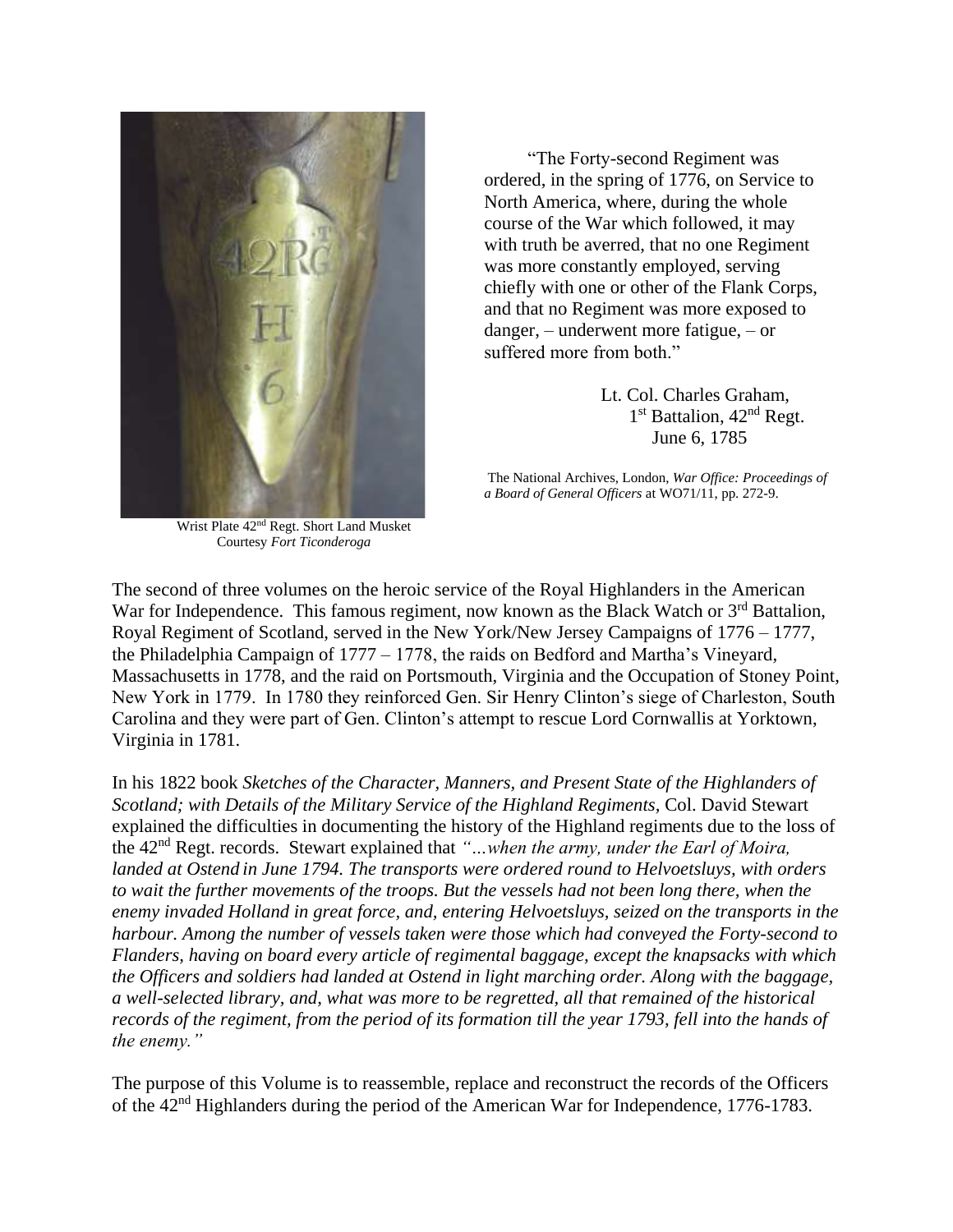

Miniature Portrait of Capt. James Campbell, 42nd or Royal Highland Regiment, courtesy of *Historical Antique Arms*

*Kilts & Courage*

*Volume II*

## *The Officers of the 42nd or Royal Highland Regiment in the American War for Independence, 1776 - 1783*

**Paul L. Pace**

*Devonshire Press Knoxville, Tennessee* **2018**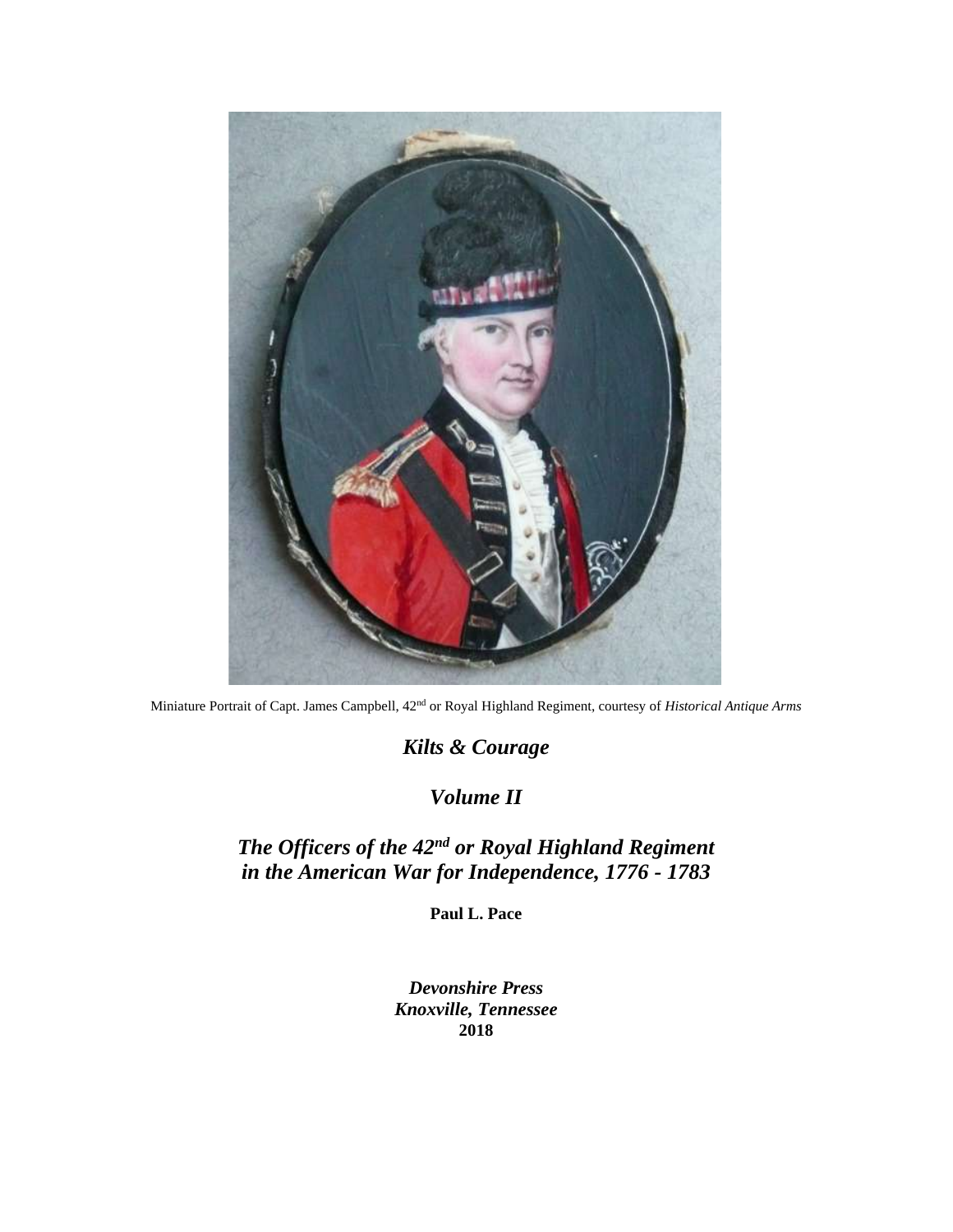### *Kilts & Courage, The Story of the 42nd or Royal Highland Regiment in the American War for Independence, 1776-1783*

Volume Two of Three Volumes

#### *Devonshire Press Knoxville, Tennessee*

Copyright © 2018 by Paul L. Pace

All rights reserved. No portion of this book may be copied or transmitted by any means without permission in writing from the author.

**Cover Art:**

Miniature Portrait of Capt. James Campbell, 42nd or Royal Highland Regiment, courtesy of *Historical Antique Arms*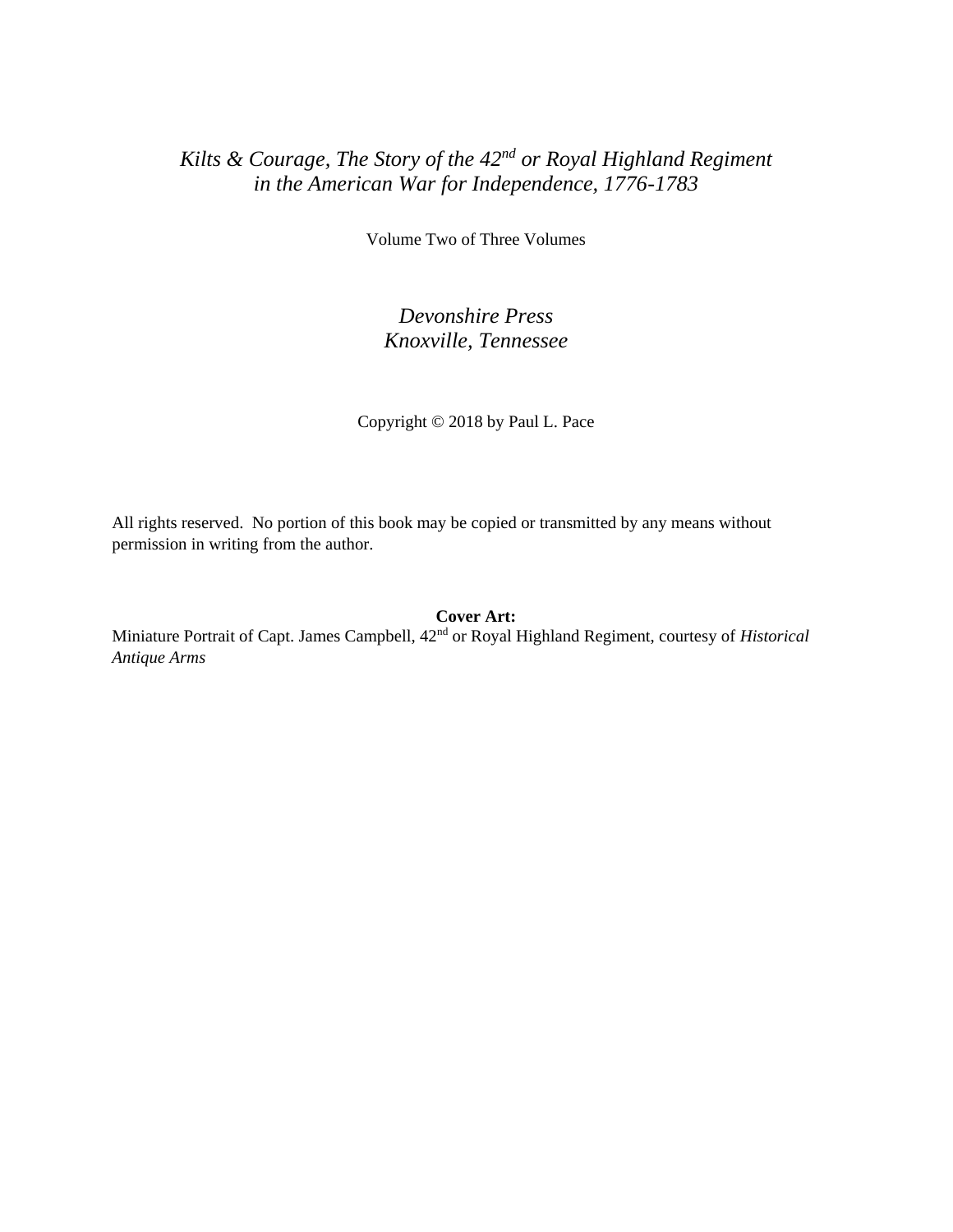For Laura, Heather and Brian who got dragged to far too many Revolutionary War sites